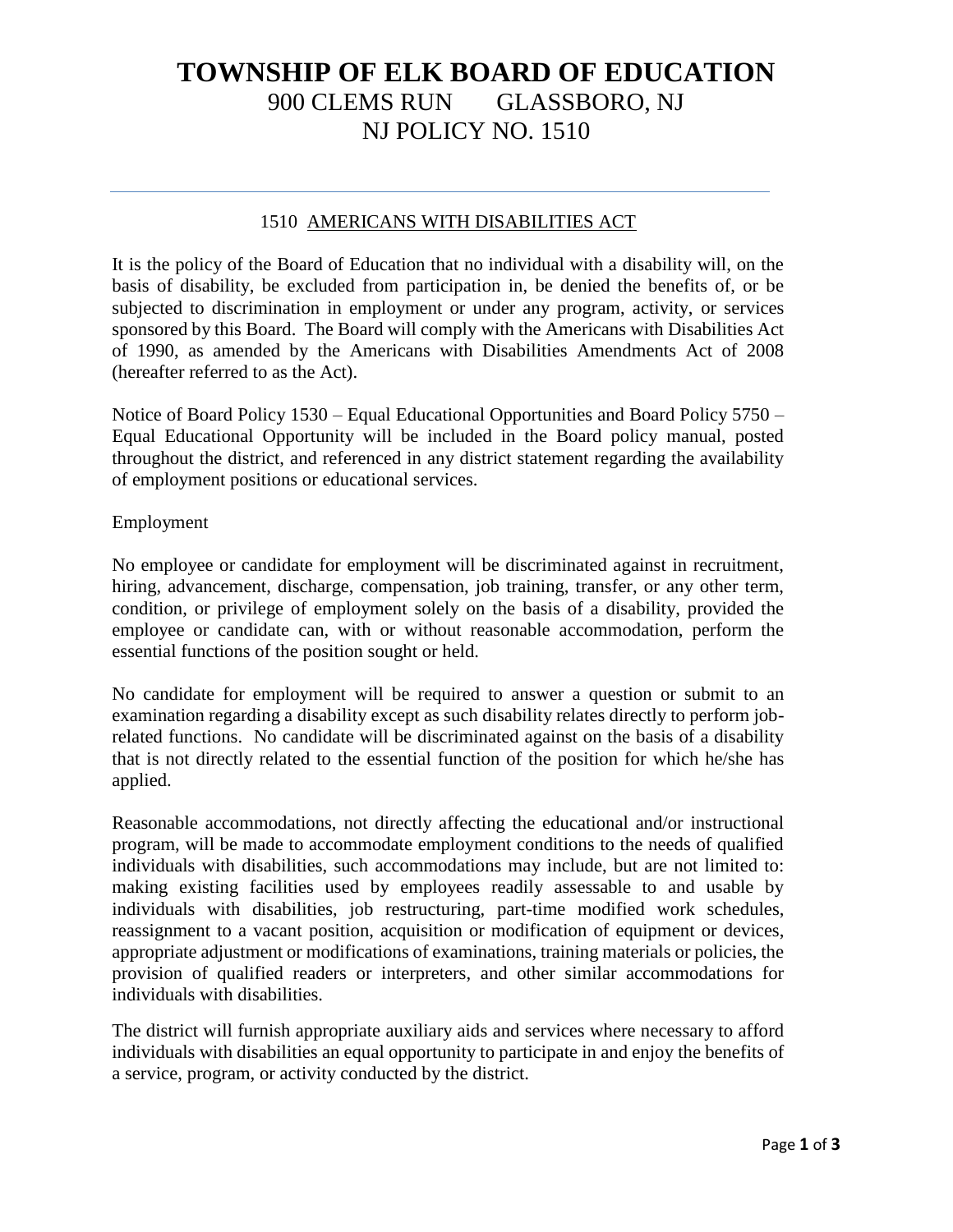## **TOWNSHIP OF ELK BOARD OF EDUCATION** 900 CLEMS RUN GLASSBORO, NJ NJ POLICY NO. 1510

### Facilities Maintenance and Accessibility

No qualified individual with a disability because of the school district's facilities being inaccessible or unusable by disabled persons, be denied the benefits of, be excluded from participation in or otherwise be subjected to discrimination under any program or activity offered by the Board. No new facilities will be constructed that do not fully comply with the Act. Alterations to existing facilities or part thereof, will be altered in such a manner to the maximum extent feasible, that the facilities are readily accessible and usable by individuals with disabilities who have a need to access Board facilities.

The district will maintain facilities and equipment required by the Act to be readily accessible to and usable by persons with disabilities.

### Service, Program, and Activity Access

The district will make reasonable accommodations so that services, programs, and activities are readily accessible and usable by qualified individuals with disabilities. The district is not required to provide personal devices or services of a personal nature to qualified individuals with disabilities.

#### Evaluation and Compliance

The Superintendent or designee will evaluate district programs and practices on nondiscrimination, in accordance with law, and will report to the Board accordingly. Assurances of compliance will be submitted as required by law.

The district, with the assistance of interested persons, who may include individuals with disabilities or members of organizations representing individuals with disabilities, or other interested community members and staff, will evaluate its current services, policies, practices, and the effects thereof with regard to the requirements of the Act and make necessary modifications to meet the Act requirements. If such modifications would result in a fundamental alteration of the nature of the affected program or activity, or undue financial or administration burden, the district will provide access through means which would not result in a fundamental alteration or undue financial or administrative burden. 28 CFR §35.150(a)

For a period of at least three years following completion of the self-evaluation, the district will maintain on file, available for public inspection, a list of those interested persons consulted, a description of the areas examined and problems identified, and modifications made.

Enforcement - 28 CFR §35.107